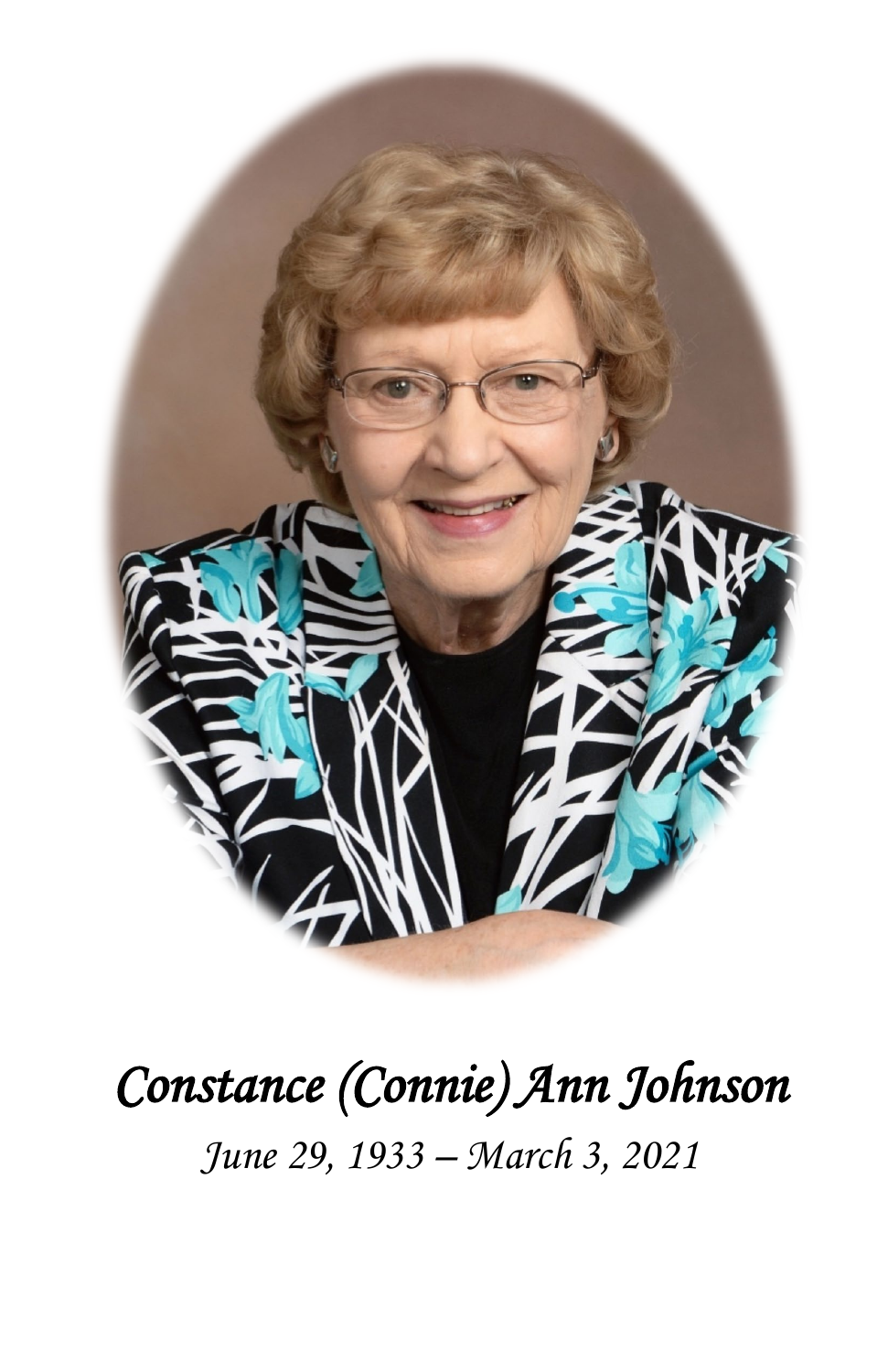## **A Service of Witness to the Resurrection**

In Loving and Grateful Memory of **Constance (Connie) Ann Johnson** June 29, 1933 – March 3, 2021 July 29, 2021 Oak Grove Presbyterian Church Bloomington, Minnesota

**Prelude**

**Welcome**

**Opening Prayer**

**O Lord our God,**

**We come before your gracious presence to mourn our loss, to receive comfort from your word and from one another, to contemplate our own mortality, to turn our hearts toward you.**

**Impress upon us in this hour that this world is not the end that satisfies our spirits, but a place of pilgrimage in which you have set us.**

**And so, amid the changes and fragility of this life, grant that our hearts may be fixed where true joys are found. In Jesus' name. Amen.**

**Special Music** "Jesu, Joy of Man's Desiring"

**Remembrances** Nancy Joyce, sister Philip Morley, grandson Leslie Johnson, daughter

**Scripture** Romans 8:31-39